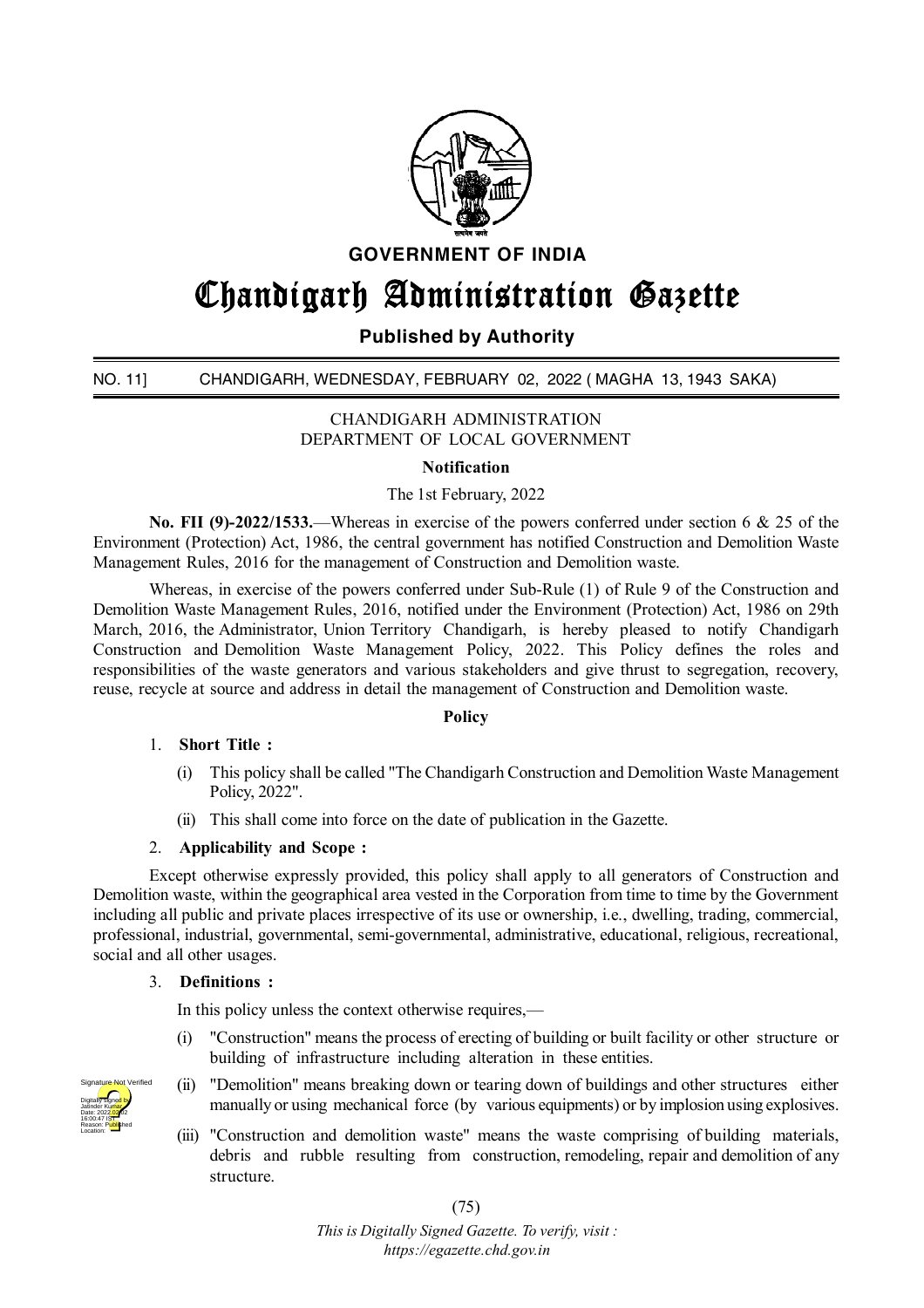- (iv) "Waste generator" means any person or association of persons or institution, residential and commercial establishments including Indian Railways, Airport, Defense Establishment etc. who undertakes construction of or demolition of any civil structure which generate construction and demolition waste.
- (v) "Bulk waste generator" means any person or association of persons or institution, residential and commercial establishments who undertakes construction of or demolition of any civil structure which generate construction and demolition waste 20 Tons or more in 1 Day or 300 Tons or more per project in a Month.
- (vi) "Hazardous Waste" means any waste which by reason of any of its physical chemical, reactive, toxic, flammable, explosive or corrosive characteristics causes danger or likely to cause danger to health or environment, whether alone or when in contact with other wastes or substances and include the hazardous waste defined in the hazardous waste defined in the Hazardous and Other Wastes (Management and Tran boundary Movement) Rules, 2016 or any other amendment thereof.
- (vii) Words and expressions used but not defined herein shall have same meaning as defined in the Environment (Protection) Act.

#### 4. **Aim of Policy :**

The aim of policy is to ensure implementation of Construction and Demolition Waste Management Rules, 2016 issued by Ministry of Environment, Forest and Climate Change on 29th March, 2016 to provide reuse of recycled/processed waste to save mining and environment.

#### 5. **Process/Procedure to be followed while dealing with C&D Waste :**

- (i) Every waste generator will dump the C&D waste only at waste processing plant presently located at Industrial Area Phase-I, Chandigarh or any other designated location, either by their own conveyance or by requesting machinery from Municipal Corporation Chandigarh (at Toll Free No.0172-2787200) by paying the requisite charges as mentioned in clause 8.
- (ii) If waste generator intends to transport C&D waste by their own conveyance he will inform the municipal corporation, over toll free number with the following information :—
	- (a) Name and address of waste generator
	- (b) Vehicle No., Type and approximate quantity of C&D waste
	- (c) Approximate time by which vehicle will reach designated C&D waste location site.

Above information can also be furnished by self-registration at Municipal Corporation website for which appropriate link will be made available in due course.

- (iii) Municipal Corporation at the designated C&D waste at major dumpsite will make arrangements to weight the C&D waste delivered and give a receipt indicating the quantity of C&D waste received and quantity of processed material that waste generator will be eligible to receive, free of cost.
- (iv) Those waste generator who have paid C&D processing charges at the time of approval of building plans will be entitled to receive back processed material free of cost amounting to 50% of the charges paid at the time of approval of building plans, within one year, as per Clause 9(i).
- (v) Those waste generators who did not pay C&D waste processing charges at the time of building plans or in those cases where C&D waste was generated by any activity not requiring approval of building plans (such as renovation of the existing building/structure etc.), will be entitled free of cost C&D processed material equivalent to 50% of the charges calculated and paid in terms of Clause 9(iii).

*This is Digitally Signed Gazette. To verify, visit : https://egazette.chd.gov.in*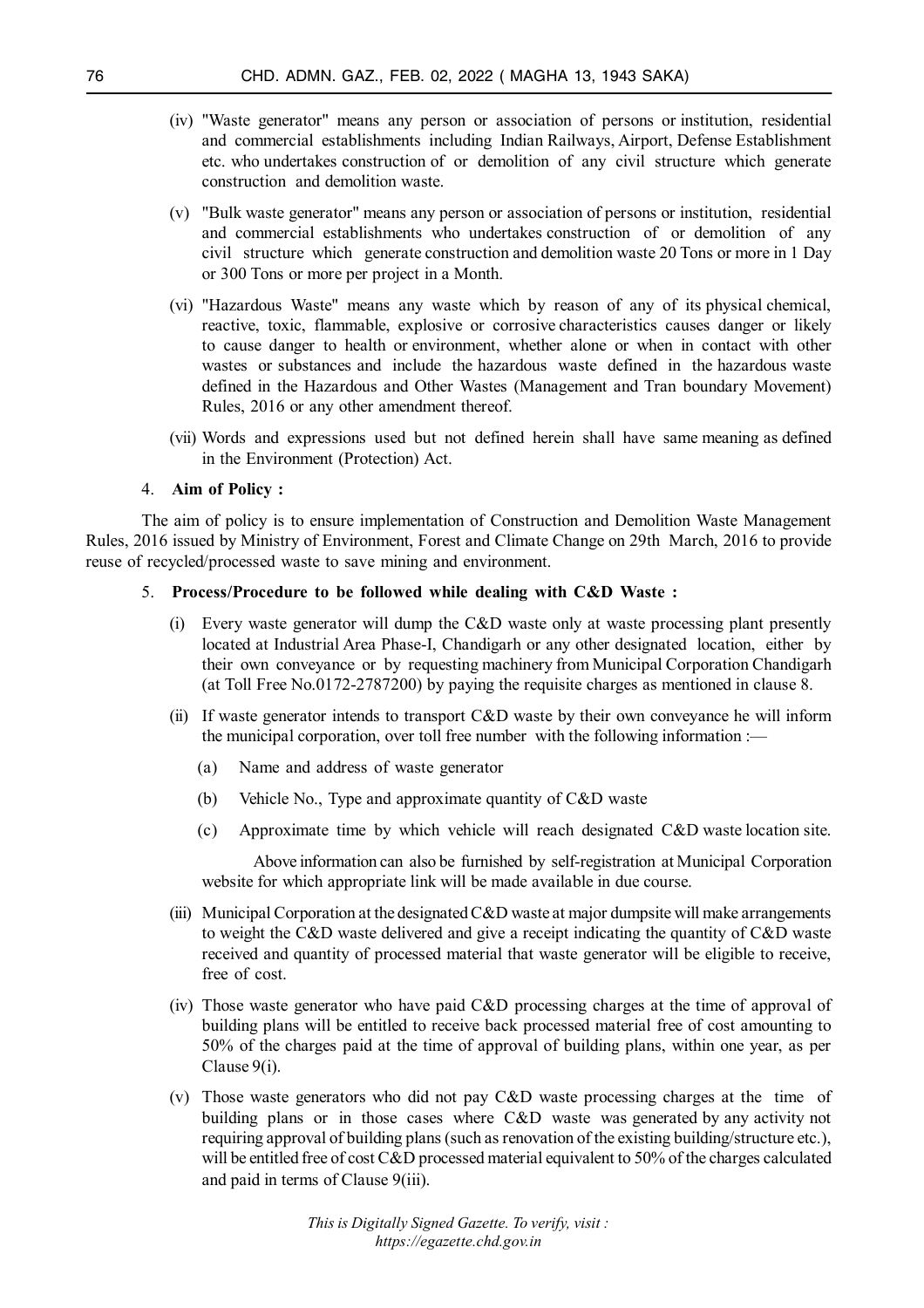(vi) Dumping of C&D waste on road sides, waste dumpsite and any other non-designated places shall not be permitted. In case of illegal dumping of C&D waste, transporters/generators will be fined Rs.5,500/- per vehicle for dumping the unprocessed waste in low lying sites/ land-fills or any public place in Chandigarh. Rates shall be increased by Rs 500 annually from 1st April of every year. The authority to issue the Challan will rest with SDE/JE of Road Wing/Enforcement Inspectors of M.C. Chandigarh.

#### 6. **Duties of the waste generator (Bulk and Non-Bulk) :**

- (i) Every waste generator (Bulk and Non-Bulk) shall *prima facie* be responsible for collection, segregation (into five streams such as concrete, bricks & mortar, soil, steel, wood & plastics) and storage of construction and demolition waste so generated.
- (ii) Every waste generator (Bulk/Non-Bulk or Private/Public Deptt.) shall reduce construction and demolition waste preferably up to the size of 1ft. nominal size. Generator will ensure soil/ earth content is not more than 10% in the C&D waste. In case silt soil/earth content increases beyond 10%, then the quantity of allowable processed material that a generator/producer can take back free of cost will be reduced to 30% instead of 50% of the charges paid or quantity of C&D waste deposited.
- (iii) No hazardous waste coming out of the demolition/construction site shall be mixed with C&D waste. The Hazardous waste shall be segregated and disposed by producer/generator as per guidelines of Municipal Corporation Chandigarh Solid Waste Management Byelaws, 2018.

## 7. **Duties of Municipal Corporation Chandigarh :**

- (i) Municipal Corporation Chandigarh has developed major site forstorage/stacking  $\&$  processing of construction & demolition waste at Industrial Area Phase-I, wherein screening of C&D waste, crushing of coarse material into different types of aggregates and their separation by screening and washing etc. is being carried out to produce following recycled materials and its by-products :
	- (a) Washed sand
	- (b) Filling Sand/Silt
	- (c) Crushed aggregates: 10 mm, 20 mm, 40 mm
	- (d) PCC products made of Recycled aggregates (Paver blocks, kerbs, channels, tiles, etc)
- (ii) The recycled materials and its by-products will be issued/sold to Public/Govt. organizations on reasonable rates to promote usage of recycled material. The rates will be specified from time to time by Municipal Corporation, Chandigarh.
- (iii) The Municipal Corporation has already set up toll free No.0172-2787200. Any waste generator can avail services under this policy by dialing above toll free number.

## 8. **Levy of Transportation Charges and Implementation of Construction & Demolition Waste Management Rules, 2016 :**

(i) Transportation should be done by every waste generator/producer by sending the generated waste to the C&D at Indl. Area Ph-1 or any other designated site at their own cost or by requesting the Municipal Corporation through Toll Free Number to lift the construction & demolition waste from their premises (on payment of specified charges). There will be fixed transportation charges upto first 5 Kms linear road distance (as per Google Maps) from collection point to  $C&D$  waste designated site, with additional charges per km for distance beyond 5 Kms. Such charges will be specified by the Municipal Corporation from time to time.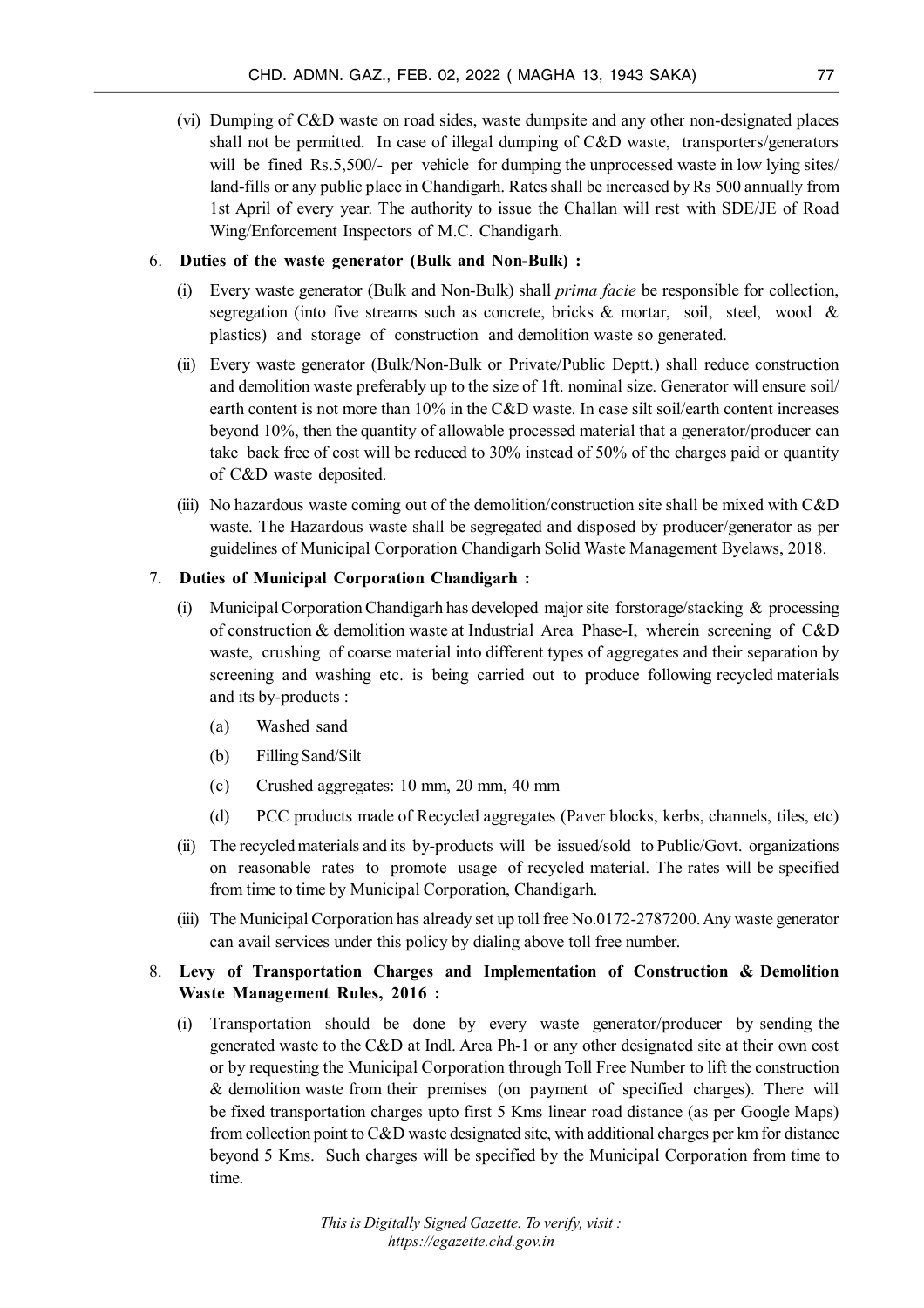(ii) All the Government Departments such as M.C. Chandigarh, UT Engineering Department, Chandigarh Housing Board and other Boards/Corporations/undertakings in the city shall ensure that all contractors and maintenance staff use processed material as well as its byproducts casted from C&D waste for their works allotted to contractors by including the requisite conditions in the Tender Document. However, in case of non-availability of processed materials at C&D plant, non-availability certificate will be obtained before resorting to purchase of material from open market.

## 9. **Levy of Construction & Demolition Waste processing charges at the time of approval of building plans :**

- (i) Residents/commercial establishments/private institutions who intent to re-construct their buildings at the time of approval of Building Plan by Estate Office UT or Municipal Corporation shall be levied, the C&D waste processing charges  $@Rs.170/-$  per square meter of total covered area of all floors to be demolished and for new construction  $@Rs$  20/- per square meter of total proposed covered area of all floors to be constructed. These rates shall be increased by 5% annually on base rate from 1st April of every year.
- (ii) The public establishments (Government, semi-government, autonomous, etc.) shall deposit the charges, as mentioned in clause **9(i),** at the time of submission of building plan to Estate Office, U.T. Chandigarh.
- (iii) Generators/producers of C&D waste other than covered in **9(i) & (ii)** i.e. in whose case the approval of building plan is not required or building plan stand already approved before the notification of this policy, shall be liable to pay processing fee  $\omega$  Rs. 220/- per MT + GST as applicable. This fee shall be increased by 05% annually on base rate from 1st April of every year.

The generator/producer as per 9 (i) (ii)  $\&$  (iii) above will also be allowed to take the processed materials (free of cost) amounting to 50% of the charges paid, at the time of approval of building plan or  $50\%$  the amount paid under Clause  $9(i)$  in those cases where C&D waste was generated in an activity not requiring approval of building plan.

10. For nearby project sites outside the city limits and within 25 km radius including adjoining areas of nearby corporations, Construction & Demolition waste may be transported by the generator/producer for processing to C&D Plant at Industrial Area Phase-I, Chandigarh. The processing fee will be charged as Rs.220/- per MT+ GST as applicable. It shall be increased 5% annually on base rate from 1st April of every year. Such generators/producers will also be allowed to take the processed materials (free of cost) amounting to 50% of the charges paid for processing at their own transportation cost.

## 11. **Right to Interpret :**

- (i) If any question relating to the interpretation of this policy arises it shall be referred to the Municipal Commissioner who shall give his/her decision and that decision shall be final and binding.
- (ii) No appeal thereto in any court of law is maintainable.
- (iii) This notification supersedes all previous orders/circulars/notifications in this regard, from the date of notification.

## 12. **Appeal :**

If any dispute is arised at any time or a person aggrieved have any issue then the Commissioner, Municipal Corporation, Chandigarh or any authorized person on his/her behalf may settle the issue.

> DHARAM PAL, IAS, Adviser to the Administrator, UT, Chandigarh.